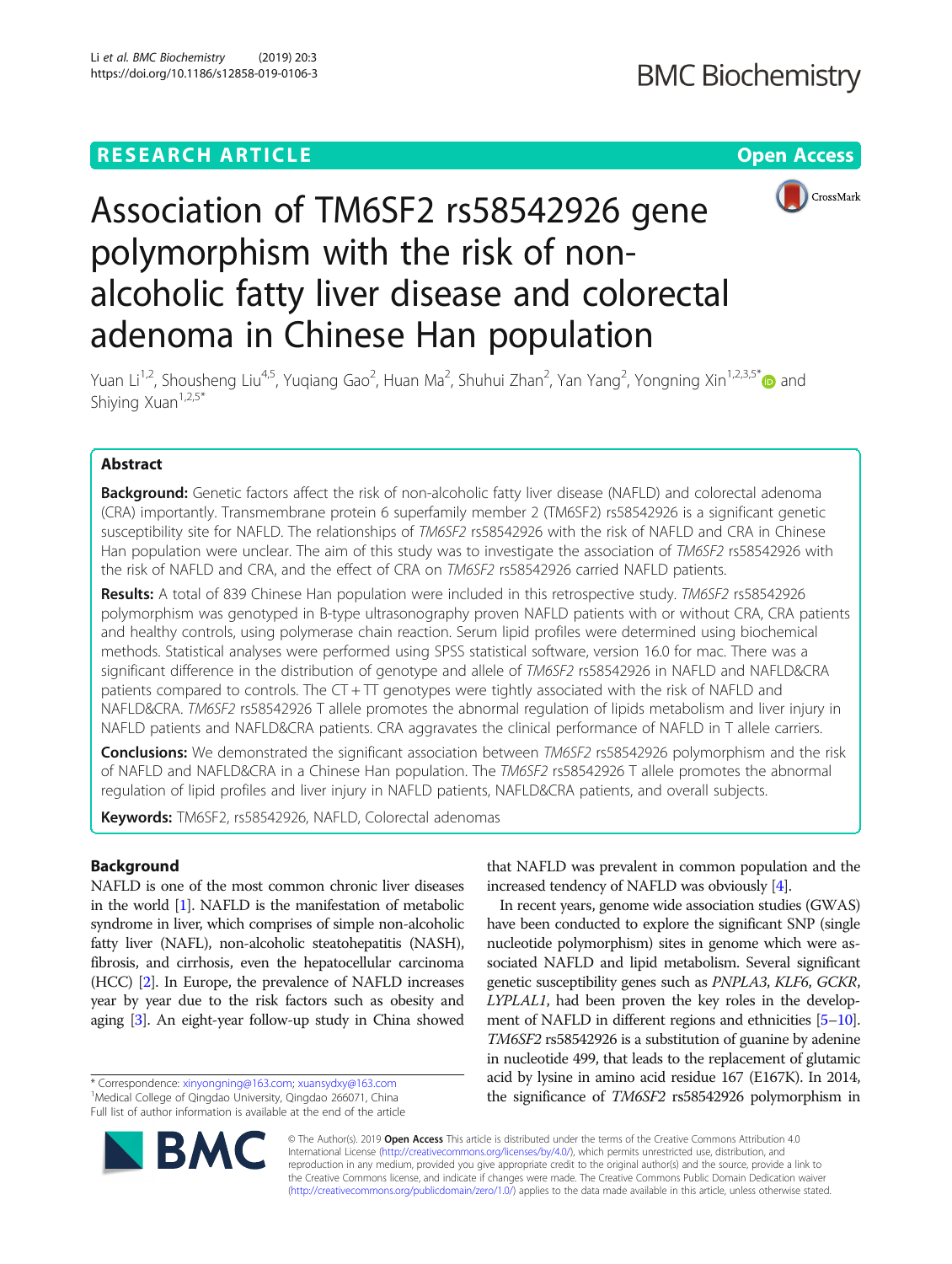NAFLD was found for the first time [[11](#page-6-0)]. Subsequent studies had proven that TM6SF2 rs58542926 was a significant risk factor for the development of NAFLD. Chen et al. systematic reviewed the genetic susceptibility of TM6SF2 rs58542926 in NAFLD [\[12](#page-6-0)]. Giovanni et al. proved that TM6SF2 rs58542926 could affect nutrient oxidation, glucose homeostasis, and postprandial lipoprotein, adipokine in NAFLD patients [\[13](#page-6-0)]. In addition, the effect of TM6SF2 rs58542926 on serum lipid levels in obese children was investigated by Grandone et al., the results showed that TM6SF2 rs58542926 was significant associated with the lower level of low density lipoprotein cholesterol, and could promote liver injury in obese children [\[14\]](#page-6-0). In China, the key effect of TM6SF2 rs58542926 on NAFLD in Shanghai district and Hong Kong was reported by Wong and Wang, that provided a primary evidence for the key role of TM6SF2 rs58542926 in Asian especially in Chinese [\[15,](#page-6-0) [16](#page-6-0)].

Colorectal cancer (CRC) is one of the most prevalent malignancies in the world, the incidence of CRC has risen steadily in recent years [[17](#page-6-0), [18\]](#page-7-0). CRA is a benign precursor of CRC, polyps - adenoma - cancer sequence has been recognized as the typical patterns of CRC [\[19,](#page-7-0) [20\]](#page-7-0). Accumulated evidences have shown that NAFLD and metabolic syndrome were tightly associated with CRA, and abnormal lipid metabolism was the significant characteristic in the patients with NAFLD and CRA [[21](#page-7-0)–[24\]](#page-7-0). Some polymorphism sites such as ADH1B Arg47His, NAT1 rs65867, and the gene polymorphisms in WNT6 and WNT10A in patients with CRA had been studied, the results suggested that the risk of CRA was markedly associated with gene genetic susceptibility [[25](#page-7-0)–[27\]](#page-7-0). In view of the tight association of CRA and NAFLD, the role of TM6SF2 rs58542926 in the risk of CRA was unknown. The purpose of this study was to investigate the relationship of TM6SF2 rs58542926 with the risk of NAFLD and CRA in Qingdao district of China and explore the effect of CRA on the TM6SF2 rs58542926 carried NAFLD patients.

# Methods

# Subjects

This study was approved by the ethics committee of Qingdao municipal hospital and strictly in accordance with the Helsinki declaration and its appendices [\[28](#page-7-0)]. Each patient was signed the written informed consent before participating in this study. All the subjects were recruited in the Health examination center and department of gastroenterology of Qingdao municipal hospital from March 2016 to March 2018, and all the subjects are the unrelated Chinese Han population. The essential information such as name, gender, age, was obtained using a standard questionnaire.

All patients were subjected to the colonoscopy by three experienced endoscopists with at least 5 years' experience in colonoscopy examination at the Qingdao municipal hospital. Before colonoscopy examination, subjects took the polyethylene glycol electrolyte powder orally to prepare the bowel. The quality of bowel preparation was evaluated according to the intestinal residual contents and surface seen as good (more than 95% surface seen and without or small volume of clear liquid), poor (less than 90% surface seen, and semi-solid stool presented that could not be suctioned or washed away), and fair (between good and poor). Endoscope (OLYMPUS 260, Japan) reached caecum was defined as a complete colonoscopy examination. Subjects with an incomplete colonoscopy examination would be excluded from this study. The CRA were defined as a benign tumor originating from the glandular epithelium of colorectal mucosa, including colon adenoma and rectal adenoma. Subjects as below were excluded: 1) suffering from tumors or surgery in nearly 2 years; 2) suffering from inflammatory bowel disease or chronic liver disease or kidney disease; 3) possessing a history of heart failure; 4) with autoimmune disorders (rheumatoid arthritis, AIDS); 5) long-term use of immunosuppression preparations; 6) suffering from asthma, COPD or other pulmonary diseases; 7) familial polyposis.

The diagnosis of NAFLD was conducted according to the criteria of American association for the study of liver diseases (AASLD) [\[29](#page-7-0)]. All the NAFLD patients were diagnosed 10 times repeatedly at the same point by two experienced physicians. FibroScan CAP value was obtained automatically by taking the median. Patients with other causes such as high alcohol intake (males  $>$  210 g/w, females  $> 140 \text{ g/w}$ , autoimmune hepatitis, viral hepatitis, drug-induced hepatitis, various liver cirrhosis and alcoholic liver disease were also excluded. Healthy controls were confirmed by the same examinations at Qingdao municipal hospital. According to the diagnostic results, subjects were divided into four groups: NAFLD group, NAFLF & CRA group, CRA group, and healthy control group.

# Biochemical analyses

Blood sample was taken from the median vein of each subject with a 12-h overnight fasting and placed into the ethylene diamine tetraacetic acid (EDTA)-containing tube. The body mass index (BMI) of each subject was calculated equals to mass  $(kg)/height$  (m)<sup>2</sup>. For biochemical analyses, serum levels of fasting blood glucose (FBG), total cholesterol (TC), triglyceride (TG), low density lipoprotein cholesterol (LDL-C), high density lipoprotein cholesterol (HDL-C), aspartate aminotransferase (AST), alanine transaminase (ALT), uric acid (UA), were measured by standard clinical laboratory techniques (IChem-540 automatic biochemical analyzer, Shenzhen, China), respectively.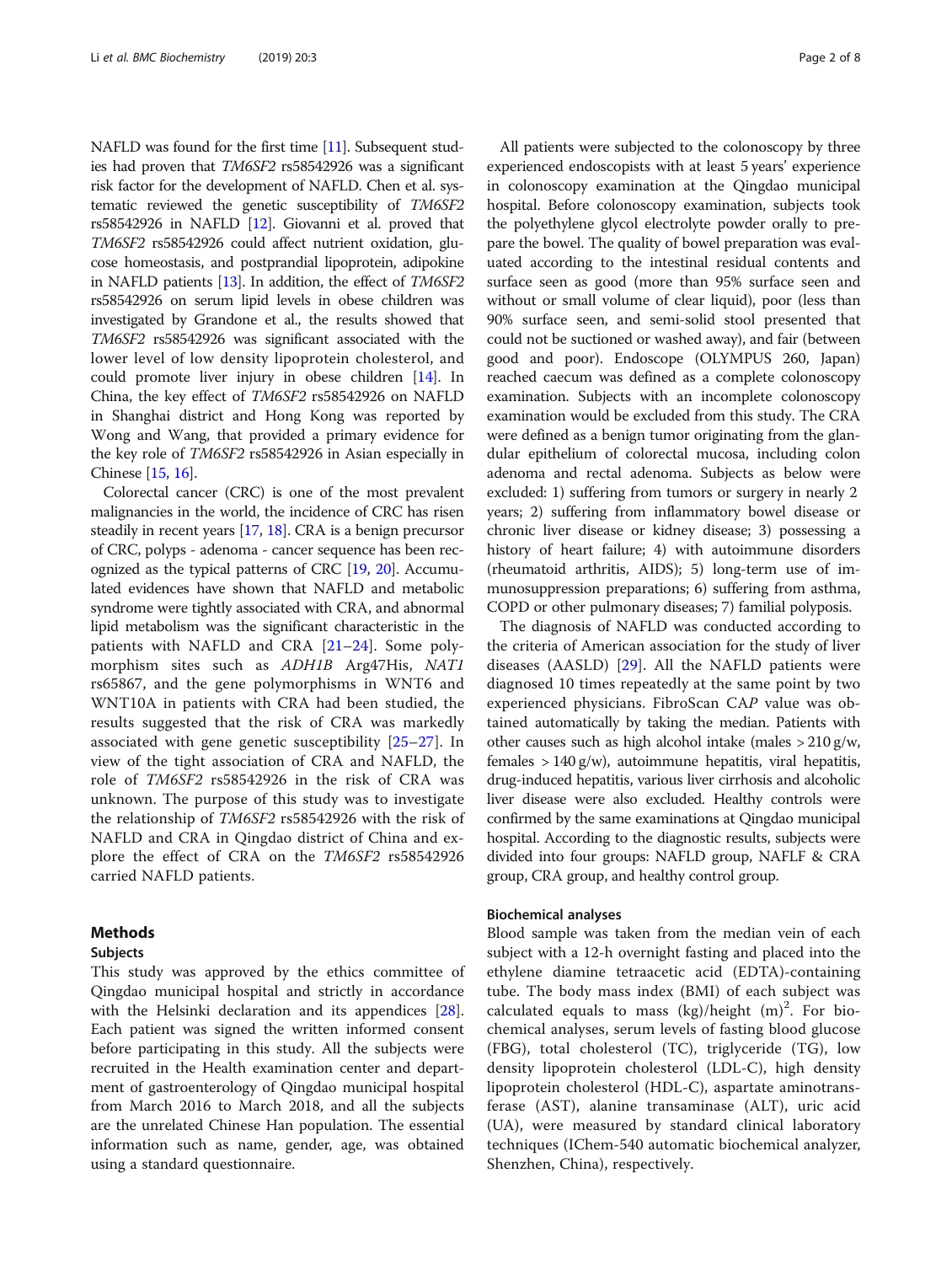## Genomic DNA extraction and genotyping

Genomic DNA was extracted from blood sample using the Genomic DNA purification Kit (Beijing Bioteke Biotechnology, Beijing, China) as described by [\[30\]](#page-7-0). Polymerase chain reaction (PCR) was performed to test the genotype of TM6SF2 rs58542926 of all the subjects using the primers: 5'-ACGTTGGATGTGAAGACCTTCATGCCA GCC-3′ and 5'-ACGTTGGATGGCACCATGGAAGGCA AATAC-3′. PCR amplification (Labnet, United States) was performed as the following program: 95 °C for 10 min, followed by 35 cycles: denaturation at 94 °C for 3 min, annealing at 58 °C for 1 min and extension at 72 °C for 1 min. All PCR products were resolved using 2% agarose gel electrophoresis at 120 V for 30 min and stained with ethidium bromide. DNA sequencing was performed to identify the genotype of TM6SF2 rs58542926 using the ABI Prism sequence detection system ABI3730 (Foster city, CA, USA), and the SNP genotyping success rates were > 95%. All Genotyping were performed in blinded fashion.

# Data analysis

Statistical analyses were performed using SPSS (version 16.0 for Mac) statistical software as previously described [[30](#page-7-0)]. The Hardy-Weinberg equilibrium between expected and observed genotype distribution and the distributions of genotype between patients and controls were analyzed by Pearson's  $\chi^2$  test.

Genotype and allele frequencies were investigated by counting the DNA sequencing data of each subject. Clinical and biochemical characteristics of each patient were shown as mean ± standard deviation (SD) and the differences of characteristics in different groups were

tested using the  $\chi^2$  test, student's *t*-test or paired samples t-test. The association between polymorphism and presence/absence of NAFLD/CRA was evaluated by logistic regression analysis and estimated by the odds ratio (OR) with 95% confidence interval (CI).  $P < 0.05$  was considered as statistically significant.

# Results

## Characteristics of the study population

A total of 839 subjects were included in this study, which including 201 patients (128 males and 73 females) with NAFLD, 188 patients (127 males and 61 females) with NAFLD&CRA, 211 patients (134 males and 77 females) with CRA, and 239 healthy control subjects (133 males and 106 females). The clinical characteristics of all the subjects were shown in the Table 1. As expected, the traditional risk factors of NAFLD, such as BMI, CAP, FPG, TG, AST, ALT, and UA were significant higher in the NAFLD group and NAFLD&CRA group compared to healthy control group (all  $P < 0.05$ ). In CRA group, the serum levels of BMI, CAP, FPG, TG, and UA were significantly higher than in healthy control group (all  $P < 0.05$ ). Compared to the CRA group, the higher serum levels of CAP and ALT in NAFLD group, and the higher serum levels of CAP and AST in NAFLD&- CRA group were observed (all  $P < 0.05$ ). No significant differences of all the clinical characteristics were observed between NAFLD group and NAFLD&CRA group (Table 1).

# Distribution of genotype and allele

The genotype distributions of TM6SF2 rs58542926 were in consistence with the Hardy-Weinberg (H-W) equilibrium in all the four groups (all  $P > 0.05$ ) (Table [2](#page-3-0)). The

Table 1 Clinical and biochemical characteristics of each group patients<sup>a</sup>

| Characteristic   | <b>NAFLD</b><br>$(n = 201)$ | NAFLD&CRA<br>$(n = 188)$ | <b>CRA</b><br>$(n=211)$ | Control<br>$(n = 239)$ |
|------------------|-----------------------------|--------------------------|-------------------------|------------------------|
| Age (yr)         | $54.80 \pm 0.56$            | $54.60 \pm 0.48$         | $55.10 \pm 0.52$        | $54.00 \pm 0.78$       |
| BMI ( $kg/m2$ )  | $24.56 \pm 1.28*$           | $25.45 \pm 2.07*$        | $24.12 \pm 1.43*$       | $23.05 \pm 0.67$       |
| $CAP$ ( $dB/m$ ) | $242.56 \pm 31.42^{*@}$     | $245.64 \pm 29.63^{*@}$  | $230.66 \pm 32.33*$     | $201.23 \pm 28.67$     |
| FPG (mmol/L)     | $5.01 \pm 0.45*$            | $5.24 \pm 0.89*$         | $5.09 \pm 0.78$ *       | $4.78 \pm 0.99$        |
| TC (mmol/L)      | $5.49 \pm 0.95$             | $5.56 \pm 0.87$          | $5.46 \pm 0.78$         | $5.43 \pm 0.79$        |
| TG (mmol/L)      | $1.96 \pm 1.23*$            | $1.98 \pm 1.34*$         | $1.89 \pm 1.27*$        | $1.48 \pm 1.06$        |
| LDL-C (mmol/L)   | $3.32 \pm 0.45$             | $3.31 \pm 0.79$          | $3.28 \pm 0.67$         | $3.20 \pm 0.77$        |
| HDL-C (mmol/L)   | $1.33 \pm 0.32$             | $1.32 \pm 0.37$          | $1.37 \pm 0.56$         | $1.38 \pm 0.41$        |
| AST (U/L)        | $39.60 \pm 8.30*$           | $40.50 \pm 9.2^{*@}$     | $34.50 \pm 8.50$        | $31.40 \pm 7.30$       |
| ALT (U/L)        | $37.20 \pm 9.90^{*}$        | 39.90 ± 10.30*           | $31.80 \pm 11.90$       | $30.90 \pm 10.10$      |
| UA (umol/L)      | $368.76 \pm 80.32*$         | $370.58 \pm 67.92*$      | $369.61 \pm 84.26*$     | $340.56 \pm 75.67$     |

Abbreviations: NAFLD non-alcoholic fatty liver disease, CRA colorectal adenoma, BMI body mass index, CAP controlled attenuation parameter, FPG fasting plasma glucose, TC total cholesterol, TG triglyceride, LDL-C low-density lipoprotein cholesterol, HDL-C high-density lipoprotein cholesterol, AST aspartate aminotransferase,<br>ALT alanine aminotransferase. UA uric acid

ALT alanine aminotransferase, UA uric acid<br>- compared with the control group, P < 0.05; ® compared with CRA group, P < 0.05<br>ªData are presented as mean + SD

 $a$ Data are presented as mean  $\pm$  SD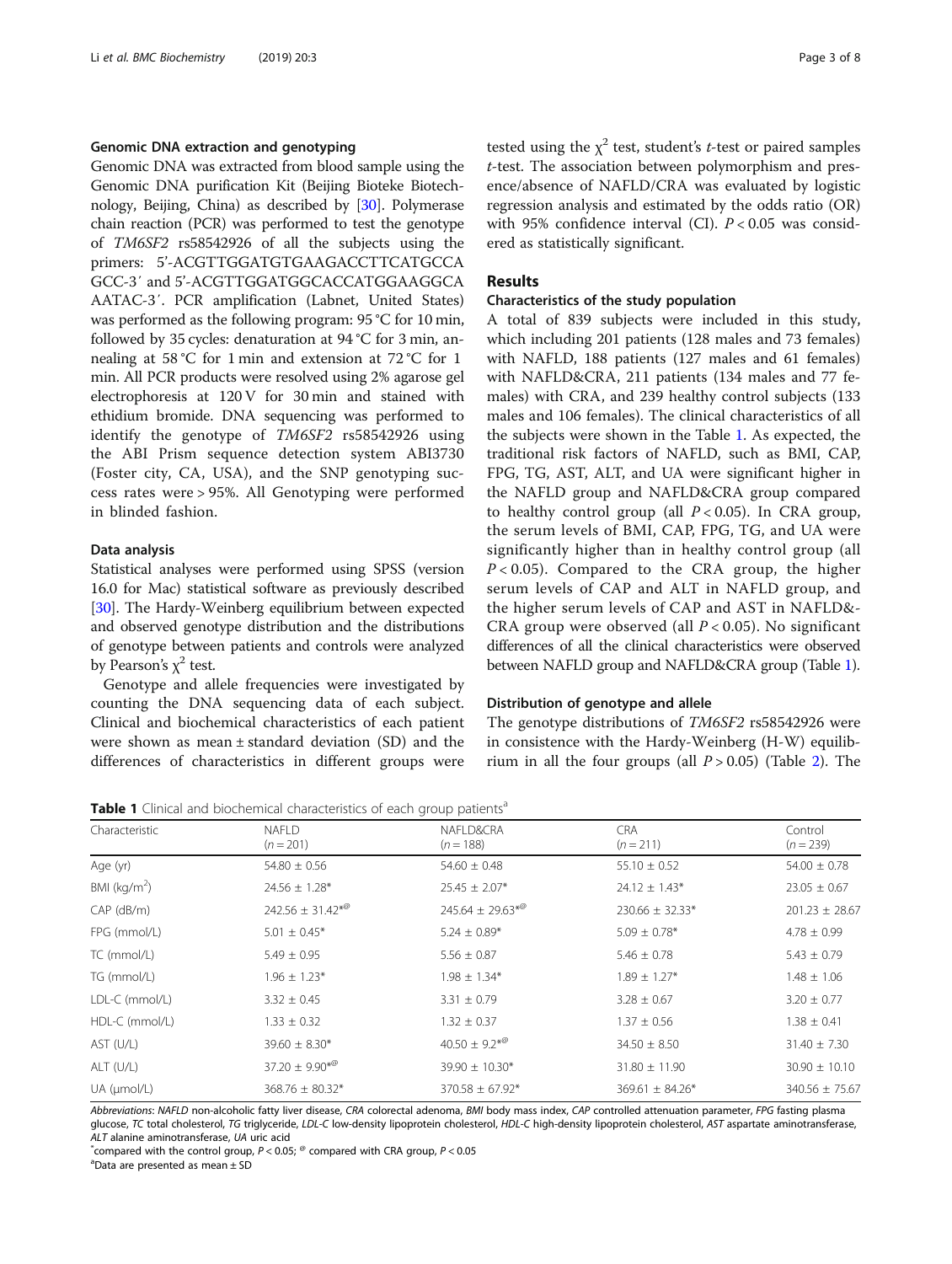<span id="page-3-0"></span>Table 2 Results of the Hardy-Weinberg (H-W) Equilibrium<sup>a</sup>

| Group        | $\sqrt{2}$ | P value |
|--------------|------------|---------|
| <b>NAFLD</b> | 0.2245     | 0.64    |
| NAFLD&CRA    | 0.2411     | 0.62    |
| <b>CRA</b>   | 0.0600     | 0.81    |
| Control      | 0.0267     | 0.87    |

<sup>a</sup>Data were compared by chi-square test

variant rs58542926T allele frequencies in NAFLD group, NAFLD&CRA group, CRA group, and healthy control group were 3.2, 3.5, 1.7, and 1.0%, respectively (Table 3). To ensure the accuracy of our genotyping, 100 samples were randomly selected for reverse sequencing, the success rate of duplicated genotyping was 100%. There were significant differences of rs58542926 genotype distributions in the NAFLD group vs control group, NAFLD&CRA group vs control group, and NAFLD group vs CRA group (all  $P < 0.05$ ), no significant differences of rs58542926 genotype distributions were observed in the CRA group vs control group, NAFLD&CRA group vs NAFLD group, and NAFLD&CRA vs CRA group. Similar, the allele distributions of rs58542926 in NAFLD group vs control group, NAFLD&CRA group vs control group were significant different (both  $P < 0.05$ ), no significant differences of rs58542926 allele distributions were observed in the CRA group vs control group, NAFLD&CRA group vs NAFLD group, NAFLD&CRA vs CRA group, and NAFLD group vs CRA group (Table 3). Presence of CT + TT genotype markedly associated the risk of NAFLD (OR: 1.464, 95%CI: 1.300–1.599, P = 0.013), the significant association of  $CT + TT$  genotype with the risk of NAFLD&CRA was also observed in NAFLD&- CRA group (OR: 1.235, 95%CI: 1.083–1.801,  $P = 0.027$ ). Presence of CT + TT genotype did not associate with the risk of CRA (OR: 1.053, 95% CI: 0.986–1.599, P = 0.231). After adjusting for gender, age, and BMI, the association of  $TM6SF2$  rs58542926 CT + TT genotype with the risk of NAFLD and NAFLD&CRA were still significant (OR: 1.368, 95% CI: 1.113–1.504, P = 0.025; OR: 1.129, 95% CI: 1.002–1.768,  $P = 0.038$ , respectively) (Table [4](#page-4-0)).

# Association of TM6SF2 rs58542926 T allele with the clinical parameters in each group and overall subjects

To investigate whether the TM6SF2 rs58542926 T allele are correlated with clinical parameters, we compared the clinical parameters in T allele carriers and non-carriers in each group and overall subjects. As the results shown in the Table [5](#page-4-0), in NAFLD group, T allele carriers had the higher levels of CAP and ALT, and lower level of TG than non-carriers (all  $P < 0.05$ ). In NAFLD&CRA group, the higher levels of CAP, AST, and ALT, and lower levels of TC, TG, and LDL-C were observed in T allele carriers when compared to non-carriers (all  $P < 0.05$ ). However, no significant differences of all the clinical parameters were observed between the T allele carriers and non-carriers in the CRA group and healthy control group (all  $P > 0.05$ ). In overall subjects, T allele carriers possessed the higher CAP value and serum AST level, and the lower serum TG level than non-carriers (Table [6](#page-5-0)).

# **Discussion**

NAFLD as the most prevalent chronic liver disease is affected by many risk factors such as obesity, insulin resistance, oxidative stress, and genetic factors [\[31](#page-7-0), [32](#page-7-0)]. Increased understanding of the underlying mechanism in genetics for the development of NAFLD was imple-mented [[33](#page-7-0), [34](#page-7-0)]. TM6SF2 is a novel genetic susceptibility

Table 3 Distribution of genotypes and allele frequencies of TM6SF2 rs58542926 in each group<sup>a,b</sup>

| Genotype    |            |            |       |           | Allele      |            |       |           |
|-------------|------------|------------|-------|-----------|-------------|------------|-------|-----------|
| CC          | CT         | TT         | $x^2$ | $P$ value | C           | T.         | $x^2$ | $P$ value |
| 188 (93.5%) | 13 (6.5%)  | $0(0.0\%)$ | 5.328 | 0.021     | 389 (96.8%) | 13 (3.2%)  | 5.238 | 0.022     |
| 234 (97.9%) | $5(2.1\%)$ | $0(0.0\%)$ |       |           | 474 (98.9%) | $5(1.1\%)$ |       |           |
| 175 (93.1%) | 13 (6.9%)  | $0(0.0\%)$ | 6.062 | 0.014     | 363 (96.5%) | 13 (3.5%)  | 5.954 | 0.015     |
| 234 (97.9%) | $5(2.1\%)$ | $0(0.0\%)$ |       |           | 474 (98.9%) | $5(1.1\%)$ |       |           |
| 204 (96.7%) | 7(3.3%)    | $0(0.0\%)$ | 0.648 | 0.421     | 415 (98.3%) | 7(1.7%)    | 0.646 | 0.422     |
| 234 (97.9%) | $5(2.1\%)$ | $0(0.0\%)$ |       |           | 474 (98.9%) | $5(1.1\%)$ |       |           |
| 175 (93.1%) | 13 (6.9%)  | $0(0.0\%)$ | 0.031 | 0.860     | 363 (96.5%) | 13 (3.5%)  | 0.030 | 0.862     |
| 188 (93.5%) | 13 (6.5%)  | $0(0.0\%)$ |       |           | 389 (96.8%) | 13 (3.2%)  |       |           |
| 175 (93.1%) | 13 (6.9%)  | $0(0.0\%)$ | 2.702 | 0.100     | 363 (96.5%) | 13 (3.5%)  | 2.633 | 0.105     |
| 204 (96.7%) | $7(3.3\%)$ | $0(0.0\%)$ |       |           | 415 (98.3%) | 7(1.7%)    |       |           |
| 188 (93.5%) | 13 (6.5%)  | $0(0.0\%)$ | 4.054 | 0.044     | 389 (96.8%) | 13 (3.2%)  | 2.439 | 0.118     |
| 204 (96.7%) | 7(3.3%)    | $0(0.0\%)$ |       |           | 415 (98.3%) | 7(1.7%)    |       |           |
|             |            |            |       |           |             |            |       |           |

<sup>a</sup>Data were compared by chi-square test

<sup>b</sup>Values are expressed as No. (%)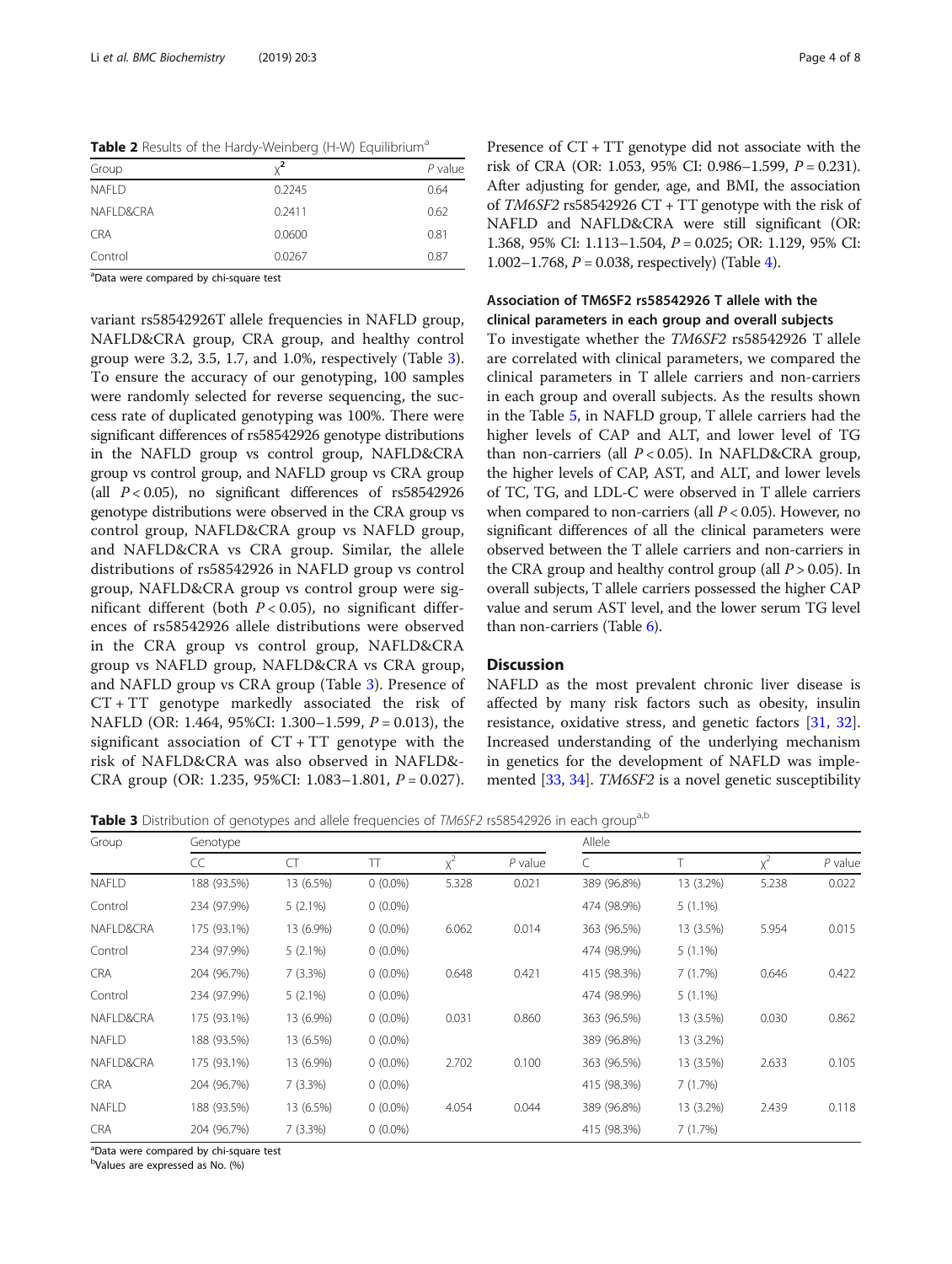| Group        | Unadjusted |                     |           |           | Adjusted            |           |  |
|--------------|------------|---------------------|-----------|-----------|---------------------|-----------|--|
|              | Genotype   | OR (95% CI)         | $P$ value | Genotype  | OR (95% CI)         | $P$ value |  |
| <b>NAFLD</b> | CC         |                     | 0.013     | CC        |                     | 0.025     |  |
|              | $CT + TT$  | 1.464 (1.300-1.599) |           | $CT + TT$ | 1.368 (1.113-1.504) |           |  |
| NAFLD&CRA    | CC         |                     | 0.027     | CC        |                     | 0.038     |  |
|              | $CT + TT$  | 1.235 (1.083-1.801) |           | $CT + TT$ | 1.129 (1.002-1.768) |           |  |
| <b>CRA</b>   | CC         |                     | 0.231     | CC        |                     | 0.202     |  |
|              | $CT + TT$  | 1.053 (0.986-1.599) |           | $CT + TT$ | 1.209 (0.954-1.783) |           |  |

<span id="page-4-0"></span>Table 4 Association of genotypes with NAFLD, NAFLD&CRA and CRA groups<sup>a</sup>

<sup>a</sup>The multiple-logistic regression model was adjusted for gender, age, and BMI

gene and accumulated attentions have been paid to the association of TM6SF2 rs58542926 with the risk of NAFLD [\[12](#page-6-0), [35](#page-7-0)], but the studies conducted in Chinese Han population were remain insufficient. Some reports showed that CRA was tightly associated with the risk of NAFLD, and the incidence of NAFLD combined with CRA was increasing in recent years [[36](#page-7-0), [37\]](#page-7-0). In this study, we investigated the association of TM6SF2 rs58542926 polymorphism with the risk of NAFLD in Han population of Qingdao district in China, and explored the effect of

**Table 5** Clinical characteristics of *TM6SF2* rs58542926 T carriers and non-carriers in each group<sup>a</sup>

|                          | <b>NAFLD</b>           |                             |           | NAFLD&CRA              |                             |           |
|--------------------------|------------------------|-----------------------------|-----------|------------------------|-----------------------------|-----------|
|                          | Carriers<br>$(n = 13)$ | Non-carriers<br>$(n = 188)$ | $P$ value | Carriers<br>$(n = 13)$ | Non-carriers<br>$(n = 175)$ | $P$ value |
| Age (yr)                 | $53.80 \pm 0.46$       | $55.00 \pm 0.51$            | 0.534     | $54.90 \pm 0.61$       | $54.30 \pm 0.49$            | 0.411     |
| BMI ( $kg/m2$ )          | $24.99 \pm 1.36$       | $23.95 \pm 1.23$            | 0.957     | $24.98 \pm 1.98$       | $26.12 \pm 2.02$            | 0.053     |
| $CAP$ ( $dB/m$ )         | $262.34 \pm 32.65$     | $239.11 \pm 37.76$          | 0.031     | $260.21 \pm 22.52$     | $240.46 \pm 21.34$          | 0.001     |
| FPG (mmol/L)             | $4.89 \pm 0.98$        | $5.13 \pm 0.12$             | 0.163     | $5.21 \pm 0.32$        | $5.26 \pm 0.79$             | 0.341     |
| TC (mmol/L)              | $5.01 \pm 0.67$        | $5.63 \pm 0.83$             | 0.352     | $4.80 \pm 0.98$        | $5.61 \pm 0.78$             | 0.013     |
| TG (mmol/L)              | $1.49 \pm 1.21$        | $2.09 \pm 0.95$             | 0.031     | $1.50 \pm 1.39$        | $2.12 \pm 1.09$             | 0.001     |
| LDL-C (mmol/L)           | $3.38 \pm 0.37$        | $3.29 \pm 0.41$             | 0.571     | $3.12 \pm 0.62$        | $3.36 \pm 0.70$             | 0.039     |
| HDL-C (mmol/L)           | $1.39 \pm 0.43$        | $1.24 \pm 0.12$             | 0.368     | $1.30 \pm 0.32$        | $1.35 \pm 0.37$             | 0.276     |
| AST (U/L)                | $44.40 \pm 7.90$       | $37.30 \pm 7.60$            | 0.067     | $46.30 \pm 8.90$       | $38.70 \pm 8.70$            | 0.048     |
| ALT (U/L)                | $43.70 \pm 8.90$       | $35.76 \pm 9.10$            | 0.039     | $45.80 \pm 10.40$      | $37.80 \pm 9.40$            | 0.043     |
| UA (µmol/L)              | $363.34 \pm 81.36$     | $373.43 \pm 78.02$          | 0.632     | $372.51 \pm 70.91$     | $367.48 \pm 61.32$          | 0.652     |
|                          | CRA                    |                             | Control   |                        |                             |           |
|                          | Carriers<br>$(n=7)$    | Non-carriers<br>$(n = 204)$ | $P$ value | Carriers<br>$(n=5)$    | Non-carriers<br>$(n = 234)$ | $P$ value |
| Age (yr)                 | $55.90 \pm 0.54$       | $54.90 \pm 0.48$            | 0.853     | $53.80 \pm 0.57$       | $54.20 \pm 0.65$            | 0.967     |
| BMI (kg/m <sup>2</sup> ) | $24.38 \pm 1.38$       | $23.85 \pm 1.56$            | 0.574     | $22.98 \pm 0.91$       | $23.13 \pm 0.77$            | 0.968     |
| $CAP$ ( $dB/m$ )         | $240.66 \pm 34.73$     | $227.66 \pm 30.67$          | 0.195     | $210.45 \pm 30.67$     | $199.48 \pm 25.76$          | 0.698     |
| FPG (mmol/L)             | $5.04 \pm 0.45$        | $4.79 \pm 0.71$             | 0.837     | $4.99 \pm 1.03$        | $4.69 \pm 0.68$             | 0.753     |
| TC (mmol/L)              | $5.29 \pm 0.98$        | $5.54 \pm 0.63$             | 0.111     | $5.27 \pm 0.76$        | $5.74 \pm 0.64$             | 0.386     |
| TG (mmol/L)              | $1.76 \pm 1.28$        | $1.92 \pm 1.37$             | 0.093     | $1.36 \pm 0.98$        | $1.57 \pm 1.21$             | 0.215     |
| LDL-C (mmol/L)           | $3.23 \pm 0.75$        | $3.30 \pm 0.63$             | 0.265     | $2.92 \pm 0.97$        | $3.31 \pm 0.67$             | 0.470     |
| HDL-C (mmol/L)           | $1.47 \pm 0.63$        | $1.33 \pm 0.59$             | 0.097     | $1.57 \pm 0.31$        | $1.31 \pm 0.54$             | 0.865     |
| AST (U/L)                | $36.90 \pm 10.80$      | $33.50 \pm 7.50$            | 0.683     | $30.60 \pm 6.30$       | $32.70 \pm 7.70$            | 0.461     |
| ALT (U/L)                | $30.60 \pm 9.90$       | $32.80 \pm 13.10$           | 0.473     | $26.90 \pm 8.10$       | $32.90 \pm 10.30$           | 0.643     |
| UA (µmol/L)              | $358.61 \pm 81.53$     | $379.61 \pm 84.98$          | 0.352     | $335.36 \pm 67.69$     | $351.55 \pm 73.64$          | 0.198     |

Abbreviations: NAFLD non-alcoholic fatty liver disease, CRA colorectal adenoma, BMI body mass index, CAP controlled attenuation parameter, FPG fasting plasma glucose, TC total cholesterol, TG triglyceride, LDL-C low-density lipoprotein cholesterol, HDL-C high-density lipoprotein cholesterol, AST aspartate aminotransferase, ALT alanine aminotransferase, UA uric acid

 $a$ Values are expressed as mean  $\pm$  SD and compared by Student's t-test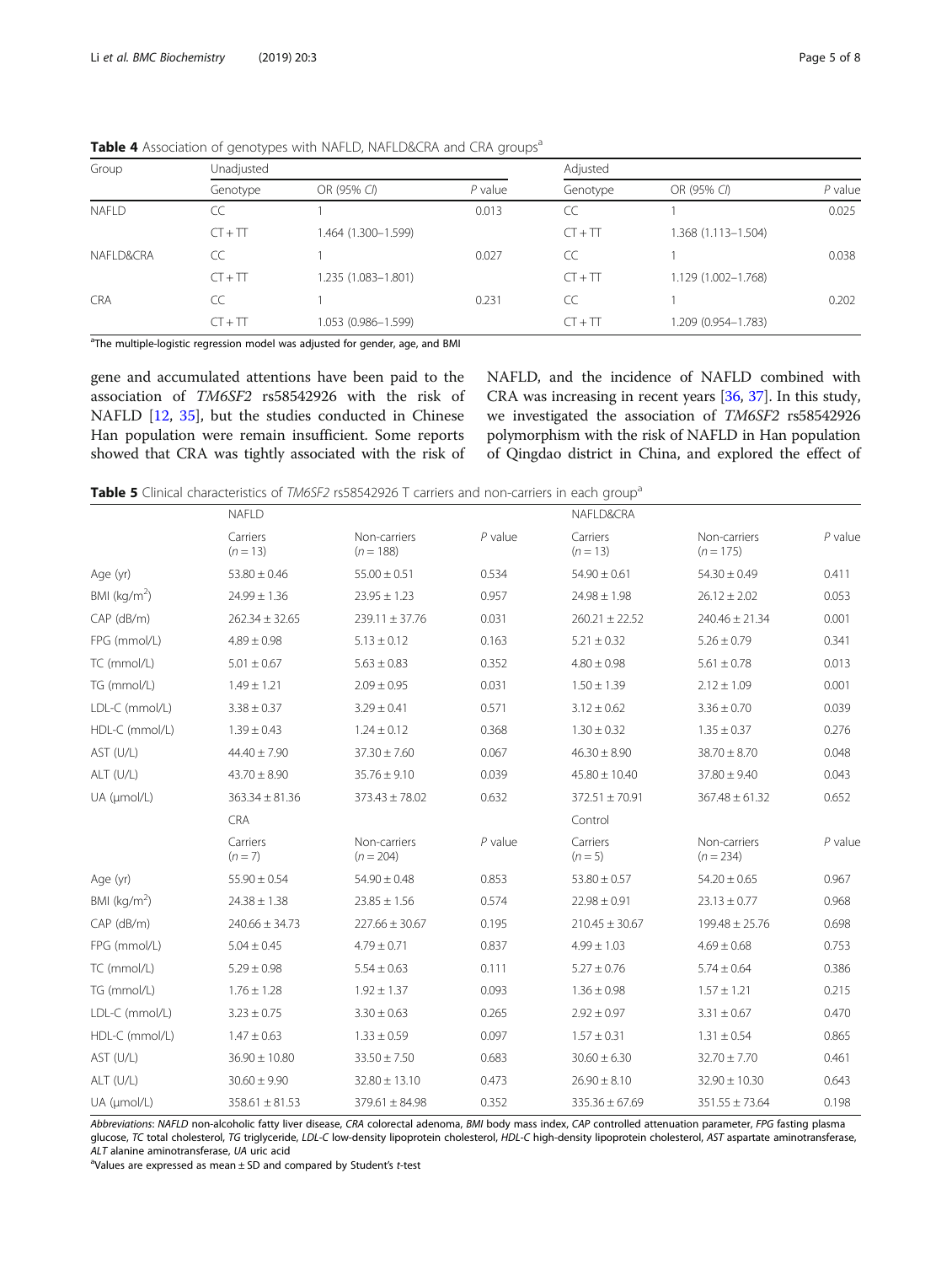<span id="page-5-0"></span>Table 6 Clinical characteristics of TM6SF2 rs58542926 T carriers and non-carriers in overall subjects<sup>a</sup>

| Characteristic          | $CC (n = 794)$     | $CT + TT (n = 45)$ | P Value |
|-------------------------|--------------------|--------------------|---------|
| Age (yr)                | $54.60 + 0.49$     | $54.70 + 0.48$     | 0.863   |
| BMI ( $kg/m2$ )         | $24.26 + 1.40$     | $74.33 + 1.41$     | 0.841   |
| $CAP$ ( $dB/m$ )        | $226.68 + 28.88$   | $743.47 + 30.14$   | 0.034   |
| FPG (mmol/L)            | $4.97 + 0.58$      | $5.03 + 0.81$      | 0.741   |
| TC (mmol/L)             | $5.63 + 0.72$      | $5.09 + 0.85$      | 0.175   |
| TG (mmol/L)             | $1.93 \pm 1.15$    | $1.53 + 1.22$      | 0.029   |
| LDL-C (mmol/L)          | $3.32 + 0.60$      | $3.16 + 0.68$      | 0.492   |
| HDL-C (mmol/L)          | $1.31 + 0.41$      | $1.43 + 0.42$      | 0.429   |
| AST (U/L)               | $39.66 + 8.50$     | $43.93 + 7.90$     | 0.042   |
| ALT (U/L)               | $34.82 \pm 10.50$  | $36.57 + 9.30$     | 0.093   |
| UA $(\mu \text{mol/L})$ | $368.03 \pm 74.49$ | $357.46 + 75.37$   | 0.735   |

Abbreviations: NAFLD non-alcoholic fatty liver disease, CRA colorectal adenoma, BMI body mass index, CAP controlled attenuation parameter, FPG fasting plasma glucose, TC total cholesterol, TG triglyceride, LDL-C low-density lipoprotein cholesterol, HDL-C high-density lipoprotein cholesterol, AST aspartate aminotransferase, ALT alanine aminotransferase, UA uric acid <sup>a</sup>  $\alpha$ Values are expressed as mean  $\pm$  SD and compared by Student's t-test

CRA on the TM6SF2 rs58542926 carried NAFLD patients. The results in this study showed that patients with NAFLD and NAFLD&CRA had the higher BMI and CAP values and serum levels of FGP, TG, AST, ALT, and UA than healthy controls. In additional, the higher BMI and CAP values and serum levels of FPG, TG, and UA were observed in patients with CRA compared to healthy controls. In Chinese Han population, TM6SF2 rs58542926 was significant associated with the risk of NAFLD and NAFLD&CRA, but no with the risk of CRA.

NAFLD is the hepatic manifestation of metabolic syndrome, the abnormal regulation of glucose and lipid metabolism are existed in the NAFLD patients [[38](#page-7-0)]. In recent years, with the development of diagnostic methods for NAFLD, transient elastography (FibroScan®, TE) has been used as an accurate non-invasive diagnostic method, the degrees of hepatic steatosis could be reflected by the CAP values [\[39,](#page-7-0) [40\]](#page-7-0). In our study, the typical performance of metabolic syndrome such as the higher BMI and CAP values, higher serum levels of FPG, TG, AST, ALT, and UA were observed in the NAFLD patients and NAFLD&- CRA patients. Accumulated evidences have shown that the risk of NAFLD was tightly associated with CRA. Sang et al. found that NAFLD in CRA group was significantly higher than in healthy control group, and the increased risk of NAFLD was more serious in patients with a higher prevalence of colorectal adenomatous polyps [[22\]](#page-7-0). Interestingly, we found that the BMI and CAP values, and the serum levels of FPG, TG, and UA were markedly higher in the CRA patients than in healthy controls, which were consist with the previous studies. Compared to the CRA patients, the NAFLD patients and NAFLD&CRA patients had the higher CAP values, ALT, and AST levels, suggested that CRA acts as a risk factor for NAFLD, but could not directly lead to the development of NAFLD and NAFLD-related liver injury. No significant differences of clinical characteristics between NAFLD patient and NAFLD&CRA patients were observed, showed that CRA did not contribute to the progression of NAFLD patients.

Since the TM6SF2 rs58542926 was found, the genetic susceptibility of this variant in NAFLD had been studied by many researchers. Increasing evidences have proven that TM6SF2 rs58542926 was an independent risk factor for NAFLD [\[15](#page-6-0), [41,](#page-7-0) [42](#page-7-0)]. In our study, the TM6SF2 rs58542926 genotype distributions were significant different in NAFLD group, NAFLD&CRA group compared to healthy control group. Besides, the genotype distributions were also different in NAFLD group and CRA group. The allele distributions of TM6SF2 rs58542926 C and T in NAFLD group and NAFLD&CRA group were significant different compared to healthy control group. Multiple-logistic regression analysis showed that  $CT + TT$  genotype was significant associated with the risk of NAFLD and NAFLD&CRA, but no associated with CRA. These results suggested that TM6SF2 rs58542926 was a significant risk factor of NAFLD. CRA did not markedly affect the distributions of genotype and allele in NAFLD patients.

Hepatic TG deposition leads to the decreased serum TG level, which is the typical symptom of NAFLD patients [[43\]](#page-7-0). Several studies had investigated the effects of TM6SF2 rs58542926 T allele on the lipid profiles. Eeva et al. conducted a study in 24,925 European populations and found that the plasma concentrations of LDL, fatty acids, TG and TC in various forms of lipoproteins in TM6SF2 rs58542926 T allele carriers were significant lower than in control group [[44\]](#page-7-0). Elizabeth et al. confirmed that in many aspects such as crowd, animal and cell, T allele could reduce the fasting plasma lipids and postprandial triglycerides [[45](#page-7-0)]. In our study, we investigated the effect of TM6SF2 rs58542926 T allele on the clinical characteristics in each group. In NAFLD patients, the higher CAP value and serum ALT level, and the lower serum TG level were observed in T allele carriers. The higher CAP value and serum AST and ALT levels, and the lower serum levels of TC, TG, and LDL-C were observed in the T allele carriers of NAFLD&CRA. As the AST and ALT are the significant liver injury biomarkers [[46](#page-7-0)], our results suggested that TM6SF2 rs58542926 T allele was associated with the hepatic TG accumulation, therefore leads to the decreased serum lipid profiles, and promotes the liver injury in NAFLD patients. In NAFLD&CRA patients, TM6SF2 rs58542926 T allele also tightly associated with the abnormal regulation of lipids metabolism and liver injury, and the presence of CRA aggravates the clinical performance of NAFLD.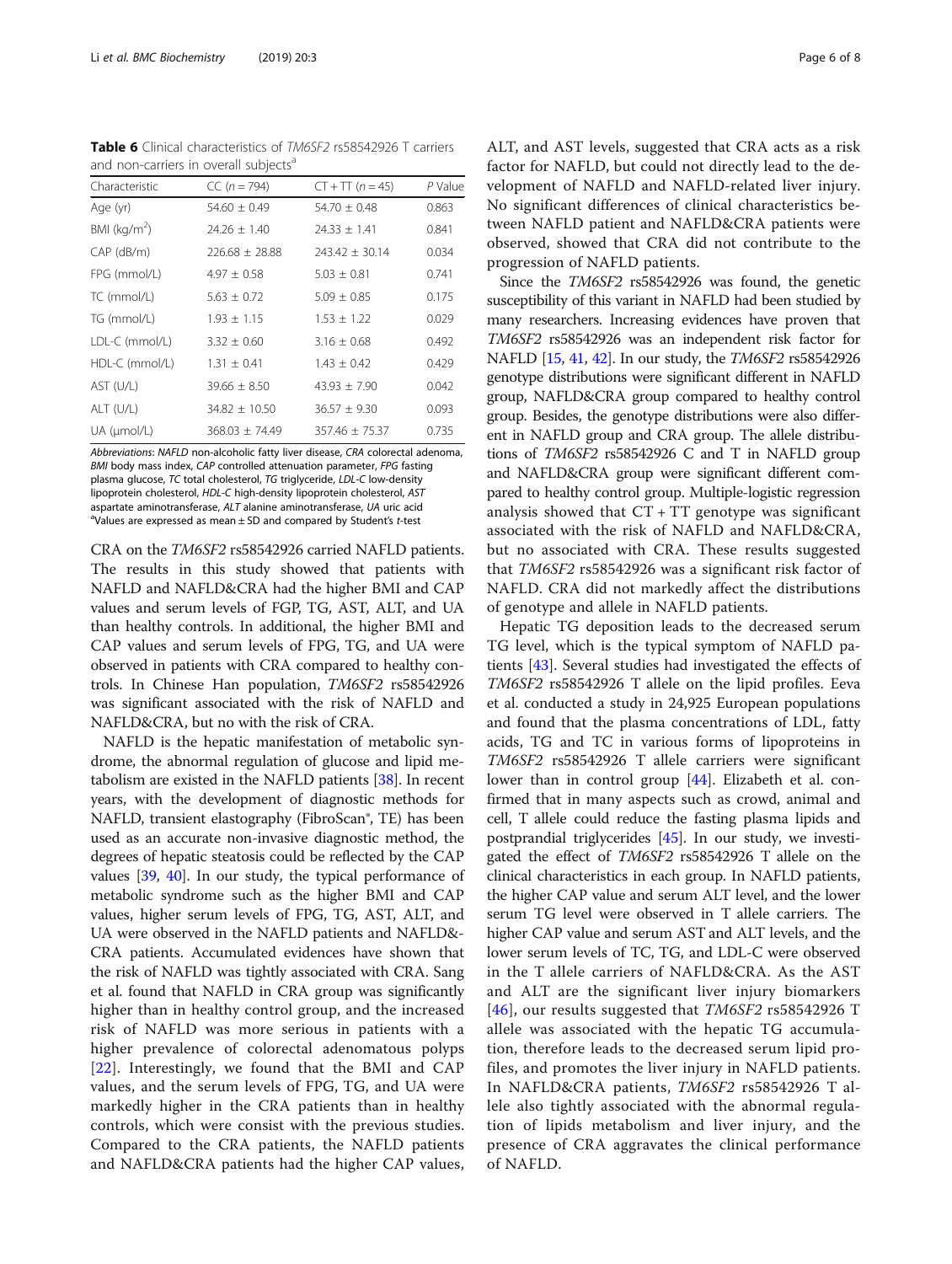# <span id="page-6-0"></span>Conclusions

In summary, we investigated the relationship of TM6SF2 rs58542926 polymorphism with the risk of NAFLD and CRA, and the effect of CRA on the TM6SF2 rs58542926 carried NAFLD patients in Han population of Qingdao district in China. Our results showed that TM6SF2 rs58542926 polymorphism was tightly associated with the risk of NAFLD and NAFLD&CRA, but no associated with the risk of CRA. TM6SF2 rs58542926 T allele promotes the liver injury and abnormal regulation of lipids metabolism in NAFLD patients, NAFLD&- CRA patients, and overall subjects.

#### Abbreviations

AASLD: American association for the study of liver disease; ALT: Alanine transaminase; AST: Aspartate aminotransferase; BMI: Body mass index; CI: Confidence interval; CRA: Colorectal adenoma; CRC: Colorectal cancer; FBG: Fasting blood glucose; GWAS: Genome wide association studies; HCC: Hepatocellular carcinoma; HDL: High density lipoprotein cholesterol; LDL: Low density lipoprotein cholesterol; NAFL: Non-alcoholic fatty liver; NAFLD: Non-alcoholic fatty liver disease; NASH: Non-alcoholic steatohepatitis; OR: Odds ratio; PCR: Polymerase chain reaction; SNP: Single nucleotide polymorphism; TC: Total cholesterol; TG: Triglyceride; TM6SF2: Transmembrane protein 6 superfamily member 2; UA: Uric acid

#### Acknowledgements

We thank Qingdao Municipal Hospital, Digestive Disease Key Laboratory of Qingdao and all the participants in this study.

#### Funding

This study was supported by Grants of National Natural Science Foundation of China (31770837) (for the study design, data collection and analysis), the Key Research Project of Shandong Province (2016GSF201217) (for the data collection and analysis), the Qingdao, Shinan District Science and Technology Development Project Fund (2016–3-016-YY) (for the interpretation of data and manuscript writing), and the Qingdao People's Livelihood Science and technology plan (18–6–1-68-nsh) (for the manuscript writing).

#### Availability of data and materials

The datasets used and analyzed during the current study are available from the corresponding author on reasonable request.

#### Authors' contributions

LY and LSS carried out the experiment, analyzed the data, and drafted the manuscript. GYQ, MH, ZSH, and YY participated in the experiment and analyzed the data. XYN and XSY designed the research and helped to draft and write the manuscript. XYN, XSY are the guarantor. All authors reviewed the results and approved the final version of the manuscript.

#### Ethics approval and consent to participate

This study was approved by the Ethics Committee of Qingdao municipal hospital (approval No: 2016临审字第17号). All patients and healthy persons included in this study provided written informed consent.

### Consent for publication

All patients and healthy persons included in this study provided written informed consent.

#### Competing interests

The authors declare that they have no competing interests.

## Publisher's Note

Springer Nature remains neutral with regard to jurisdictional claims in published maps and institutional affiliations.

## Author details

<sup>1</sup> Medical College of Qingdao University, Qingdao 266071, China 2 Department of Gastroenterology, Qingdao Municipal Hospital, 1 Jiaozhou Road, Qingdao 266011, Shandong Province, China. <sup>3</sup>Department of Liver Disease, Qingdao Municipal Hospital, Qingdao 266011, China. <sup>4</sup>Central Laboratories, Qingdao Municipal Hospital, Qingdao 266071, China. <sup>5</sup>Digestive Disease Key Laboratory of Qingdao, Qingdao 266071, China.

## Received: 24 October 2018 Accepted: 23 January 2019 Published online: 06 February 2019

## References

- 1. Katsiki N, Mikhailidis DP, Mantzoros CS. Non-alcoholic fatty liver disease and dyslipidemia: An update. Metabolism. 2016;65(8):1109–23.
- 2. Clark JM. The epidemiology of nonalcoholic fatty liver disease in adults. J Clin Gastroenterol. 2006;40(Suppl 1):S5–10.
- 3. Weiss J, Rau M, Geier A. Non-alcoholic fatty liver disease: epidemiology, clinical course, investigation, and treatment. Dtsch Arztebl Int. 2014;111(26): 447–52.
- 4. Lu ZY, Shao Z, Li YL, Wulasihan M, Chen XH. Prevalence of and risk factors for non-alcoholic fatty liver disease in a Chinese population: An 8-year follow-up study. World J Gastroenterol. 2016;22(13):3663–9.
- 5. Wang X, Liu Z, Wang K, Wang Z, Sun X, Zhong L, Deng G, Song G, Sun B, Peng Z, et al. Additive effects of the risk alleles of PNPLA3 and TM6SF2 on non-alcoholic fatty liver disease (NAFLD) in a Chinese population. Front Genet. 2016;7:140.
- 6. Xu R, Tao A, Zhang S, Deng Y, Chen G. Association between patatin-like phospholipase domain containing 3 gene (PNPLA3) polymorphisms and nonalcoholic fatty liver disease: a HuGE review and meta-analysis. Sci Rep. 2015;5:9284.
- 7. Bechmann LP, Gastaldelli A, Vetter D, Patman GL, Pascoe L, Hannivoort RA, Lee UE, Fiel I, Munoz U, Ciociaro D, et al. Glucokinase links Kruppel-like factor 6 to the regulation of hepatic insulin sensitivity in nonalcoholic fatty liver disease. Hepatology. 2012;55(4):1083–93.
- 8. Tan HL, Zain SM, Mohamed R, Rampal S, Chin KF, Basu RC, Cheah PL, Mahadeva S, Mohamed Z. Association of glucokinase regulatory gene polymorphisms with risk and severity of non-alcoholic fatty liver disease: an interaction study with adiponutrin gene. J Gastroenterol. 2014;49(6):1056–64.
- Yuan C, Lu L, An B, Jin W, Dong Q, Xin Y, Xuan S. Association between LYPLAL1 rs12137855 polymorphism with ultrasound-defined nonalcoholic fatty liver disease in a Chinese Han population. Hepat Mon. 2015;15(12):e33155.
- 10. Leon-Mimila P, Vega-Badillo J, Gutierrez-Vidal R, Villamil-Ramirez H, Villareal-Molina T, Larrieta-Carrasco E, Lopez-Contreras BE, Kauffer LR, Maldonado-Pintado DG, Mendez-Sanchez N, et al. A genetic risk score is associated with hepatic triglyceride content and non-alcoholic steatohepatitis in Mexicans with morbid obesity. Exp Mol Pathol. 2015;98(2):178–83.
- 11. Kozlitina J, Smagris E, Stender S, Nordestgaard BG, Zhou HH, Tybjaerg-Hansen A, Vogt TF, Hobbs HH, Cohen JC. Exome-wide association study identifies a TM6SF2 variant that confers susceptibility to nonalcoholic fatty liver disease. Nat Genet. 2014;46(4):352–6.
- 12. Chen LZ, Xia HH, Xin YN, Lin ZH, Xuan SY. TM6SF2 E167K variant, a novel genetic susceptibility variant, contributing to nonalcoholic fatty liver disease. J Clin Transl Hepatol. 2015;3(4):265–70.
- 13. Musso G, Cipolla U, Cassader M, Pinach S, Saba F, De Michieli F, Paschetta E, Bongiovanni D, Framarin L, Leone N, et al. TM6SF2 rs58542926 variant affects postprandial lipoprotein metabolism and glucose homeostasis in NAFLD. J Lipid Res. 2017;58(6):1221–9.
- 14. Grandone A, Cozzolino D, Marzuillo P, Cirillo G, Di Sessa A, Ruggiero L, Di Palma MR, Perrone L, Miraglia Del Giudice E. TM6SF2 Glu167Lys polymorphism is associated with low levels of LDL-cholesterol and increased liver injury in obese children. Pediatr Obes. 2016;11(2):115–9.
- 15. Wang X, Liu Z, Peng Z, Liu W. The TM6SF2 rs58542926 T allele is significantly associated with non-alcoholic fatty liver disease in Chinese. J Hepatol. 2015;62(6):1438–9.
- 16. Wong VW, Wong GL, Tse CH, Chan HL. Prevalence of the TM6SF2 variant and non-alcoholic fatty liver disease in Chinese. J Hepatol. 2014;61(3):708–9.
- 17. Arnold M, Sierra MS, Laversanne M, Soerjomataram I, Jemal A, Bray F. Global patterns and trends in colorectal cancer incidence and mortality. Gut. 2017; 66(4):683–91.